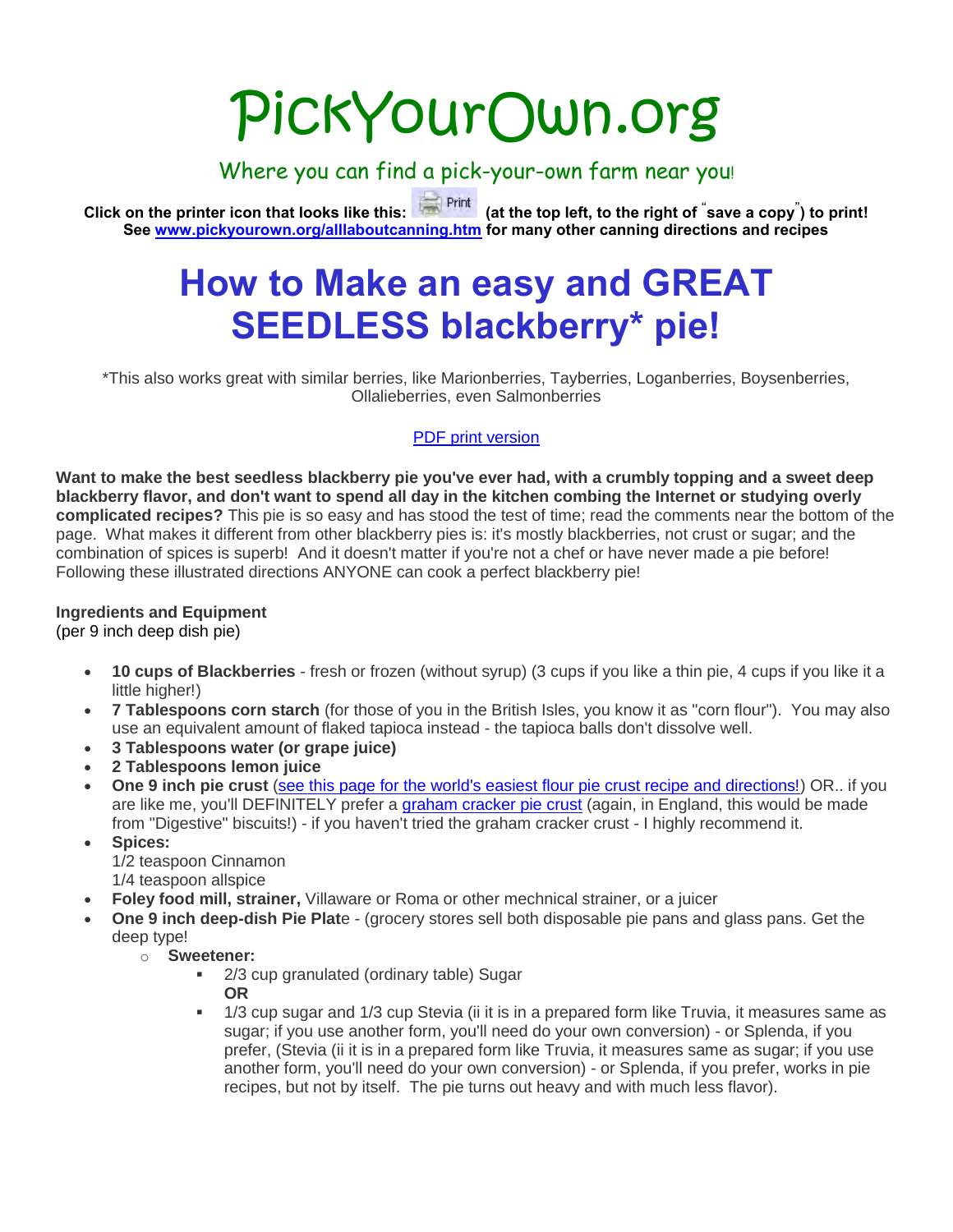#### **And now, choose the topping you prefer:**

- o Crumb topping (my preference, again):
	- 1/4 cup sugar (OR 1/8 cup sugar and 1/8 cup Stevia (ii it is in a prepared form like Truvia, it measures same as sugar; if you use another form, you'll need do your own conversion) - or Splenda, if you prefer, )
	- 1/2 cup flour
	- 1/4 cup butter or margarine
- o Dough topping:

See the [pie crust](file:///G:/websites2016/PYO2016/piecrust.php) recipe and double it to make extra to roll out as a topping to cover the pie.

#### **Step 1 - Make the pie crust**

Never made a crust, either? Fear not, they are really simple. Click here for instructions about making a flour pie [crust.](file:///G:/websites2016/PYO2016/piecrust.php) It will open in a new window, so just close the new window to return here. I prefer blackberry pie in a [graham](file:///G:/websites2016/PYO2016/grahamcrackerpiecrust.php)  [cracker crust;](file:///G:/websites2016/PYO2016/grahamcrackerpiecrust.php) click on the link for directions. .Now is also a good time to

get the oven preheating to 375 F.

#### **Step 2- Wash the blackberries**

Just rinse them in a colander or sieve in cold water, no soap.

Pick out and remove any bits of stems, leaves and soft or mushy berries. It is easiest to do this in a large bowl of water and gently run your hands through the berries as they float. With your fingers slightly apart, you will easily feel any soft or mushy berries get caught in your fingers.

#### **Step 3 - Mix the dry filling ingredients.**



Combine the 2/3 cup sugar (or sugar/Stevia (ii it is in a prepared form like Truvia, it measures same as sugar; if you use another form, you'll need do your own conversion) - or Splenda, if you prefer, blend), 7 Tablespoons of corn starch in a bowl and mix well! Some people like 1/2 teaspoon of cinnamon and/or 1/4 teaspoon of allspice, mixed in, also. That's optional, but it is nice!





**All images and text Copyright © Benivia, LLC 2016 All rights reserved.** Page 2 of 6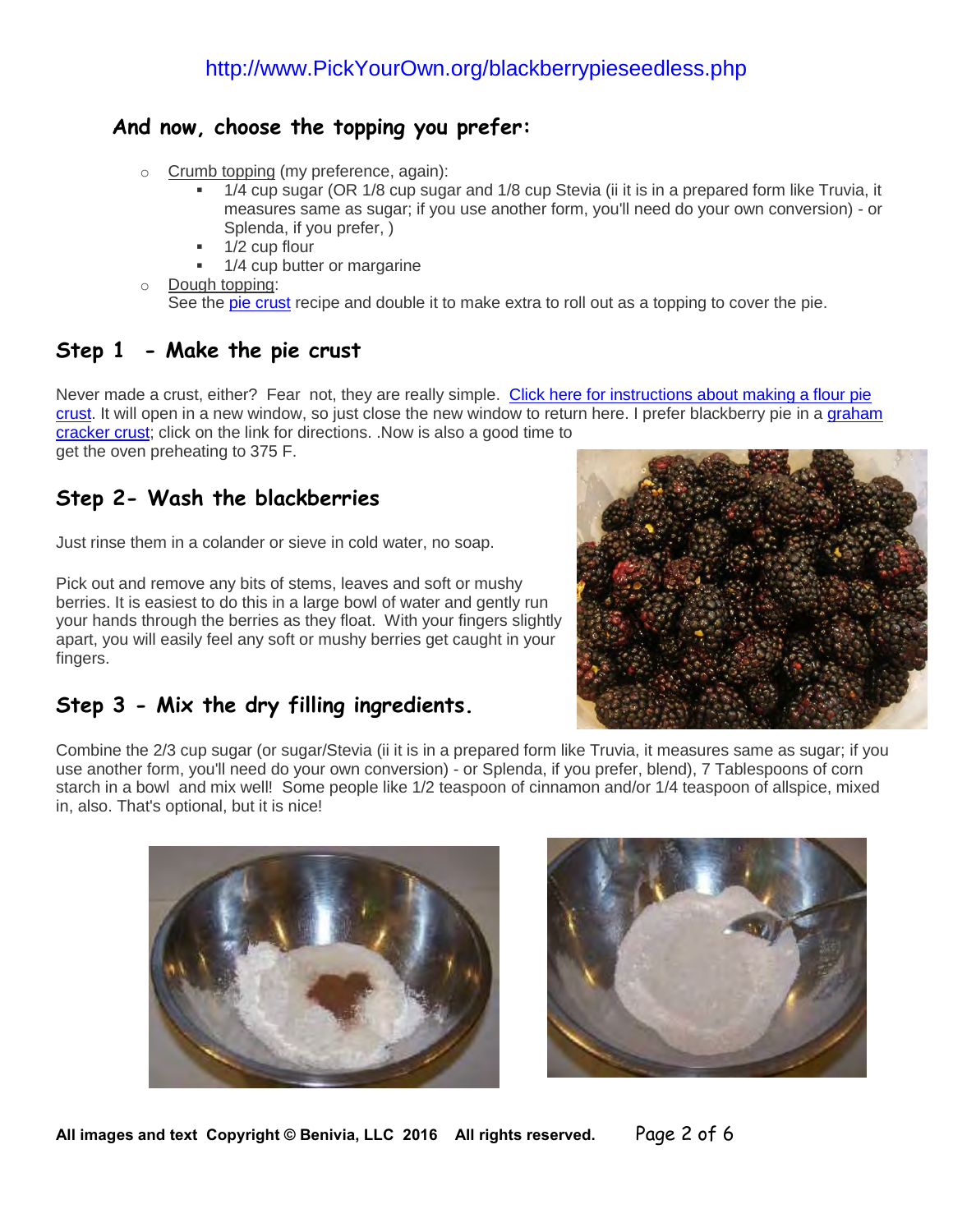#### **Step 4 - Mix the liquids**

Add the 2 Tablespoons of lemon juice, and 3 Tablespoons of water (or grape juice) and stir it up. If you use Stevia (ii it is in a prepared form like Truvia, it measures same as sugar; if you use another form, you'll need do your own conversion) - or Splenda, if you prefer, , it will be pretty gloppy, rather than drier crumbs, but it still works the same!



#### **Step 5a - Deseed the blackberries (optional)**

I prefer seedless blackberry jams and jellies. The easiest way to do this is to use a food mill; either a Foley food mill (a manual hand crank device,) or a Villaware (manual or motorized) or a Roma mill. I find the seeds separate more easily if I heat the blackberries up until almost boiling, in a pan with about 1 cup of added apple juice.





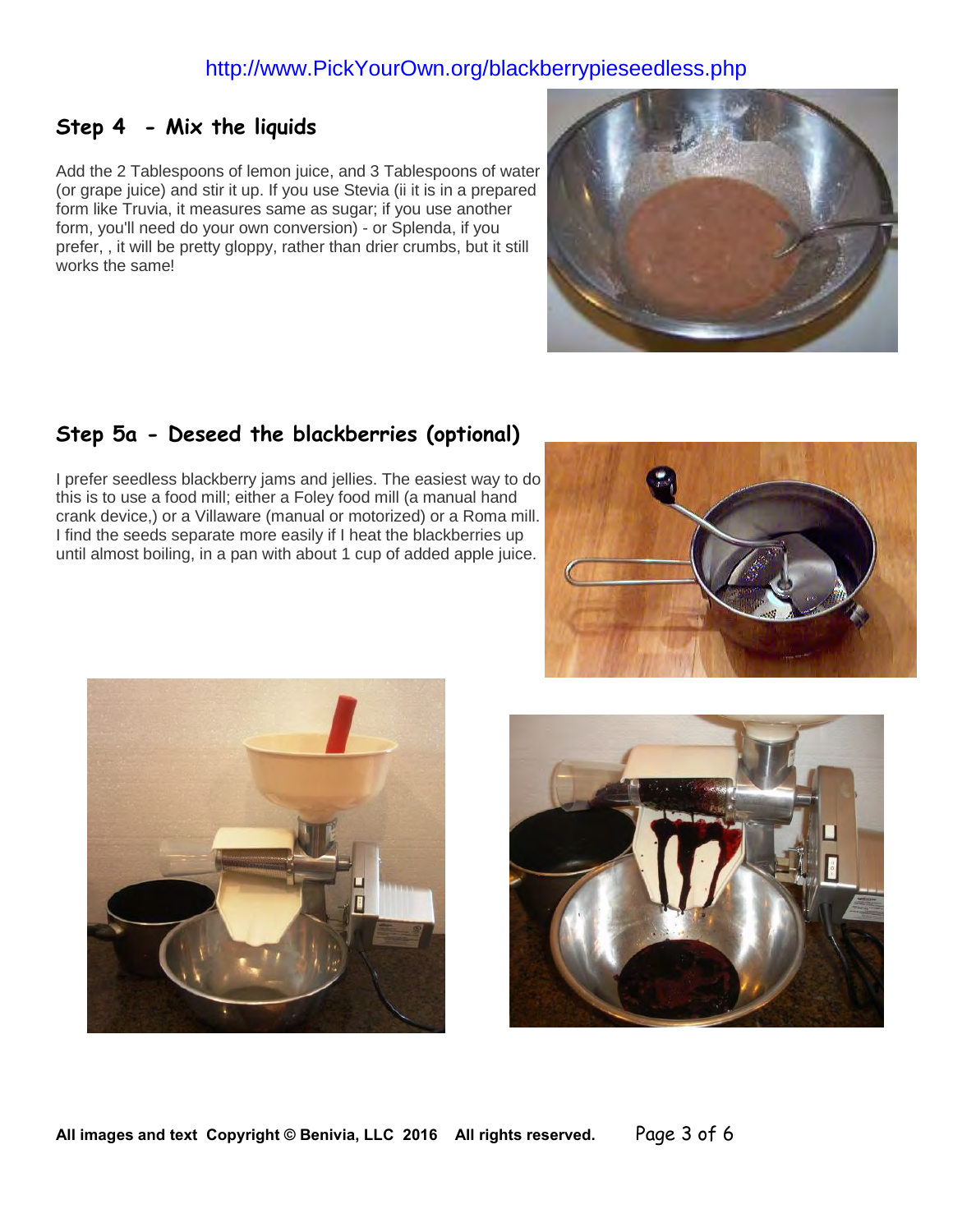As you can see below, it is really effective at removing just the seeds. This is a mass of seeds with little pulp:



Here's how the Foley food mill (at right) works. They cost about \$30.

It works well for blackberries, not so well for raspberries, and no one tries to remove strawberry seeds (they're so small). I suppose you could train monkeys to pick them out, but they'd probably form a trade labor union. But I digress..

#### **Step 5b - Mush the berries - if you did not deseed them**

If you decided not to remove the seeds, then you just mush the blackberries up a bit - not completely crushed, but mostly. Most people seem to like large chunks of fruit but crushing them releases the natural pectin so it can thicken. You'll need about 6 cups, mushed up.



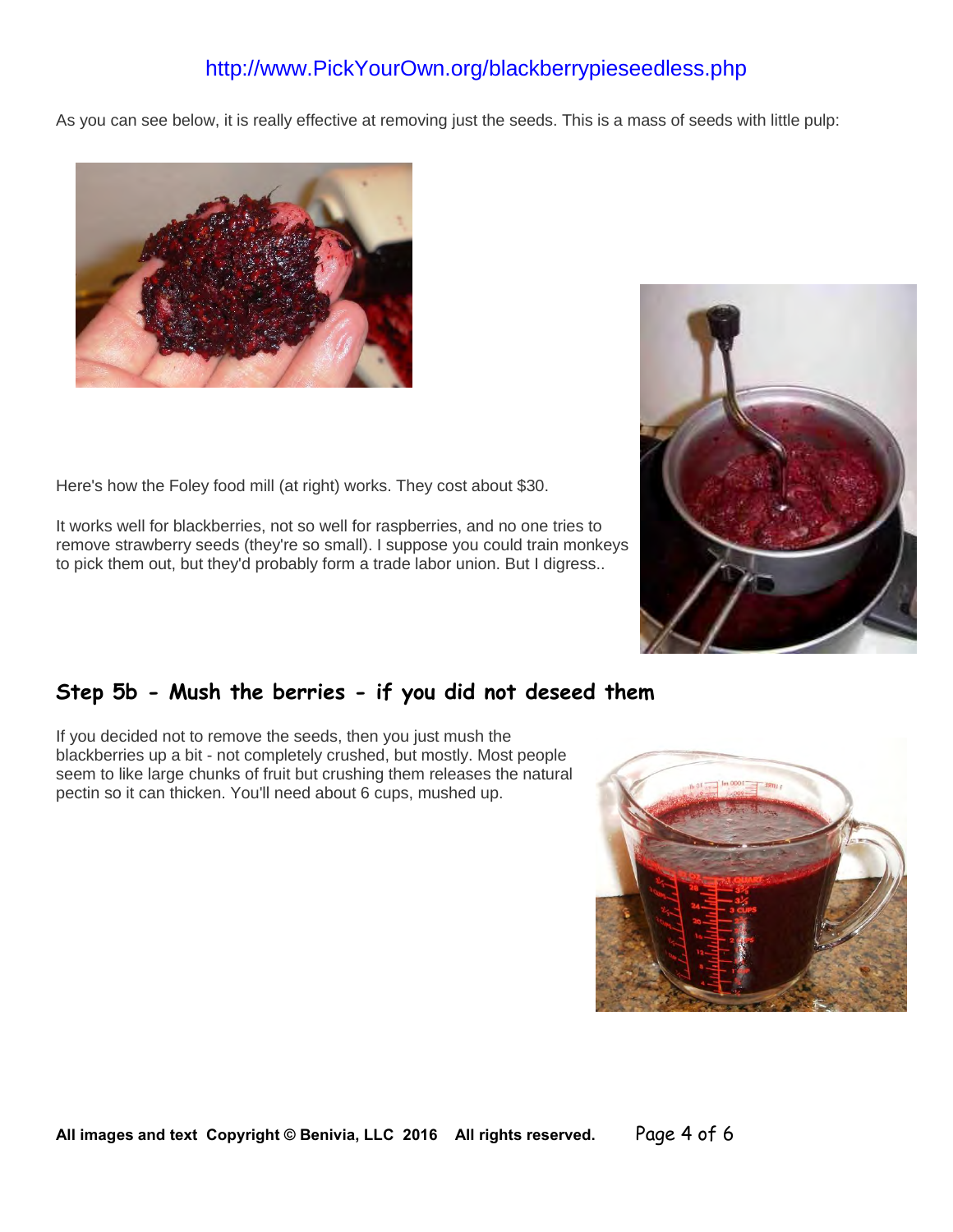#### **Step 6 - Add the blackberry puree and liquids to the pie crust**

Add the blackberries to the pie crust. Just pour them in! There's lots of air space and it will cook down, so don't worry if they mound up about an inch (2.5 cm) above the edge of the plate.

#### **Step 7 - Pour the liquid mix into the pie**

Just pour the mixture of sugar, juice, etc. into the pie all over the blackberries. If it is a gloppy liquid, don't worry, just pour it somewhat evenly over the top. But it doesn't take perfection; it will smooth itself out in the oven.



#### **Step 8 - Make and add your topping**

If you want the crumb topping, just mix

 - 1/4 cup sugar (OR 1/8 cup sugar and 1/8 cup Stevia (ii it is in a prepared form like Truvia, it measures same as sugar; if you use another form, you'll need do your own conversion) - or Splenda, if you prefer, )

- 1/2 cup flour
- 1/4 cup butter or margarine

together in a small bowl and sprinkle it over the pie.

If you want to the dough topping instead, roll out a circular section of dough that you made in step 1, to 1/8 inch thick, then place it over the pie. Seal it against the edges with the pie crust, and make decorative slits with a knife.

#### **Step 9 - Put the pie in the oven!**

Cook the pie at 375 F (or 190 Celsius) for 1 hour.



**All images and text Copyright © Benivia, LLC 2016 All rights reserved.** Page 5 of 6